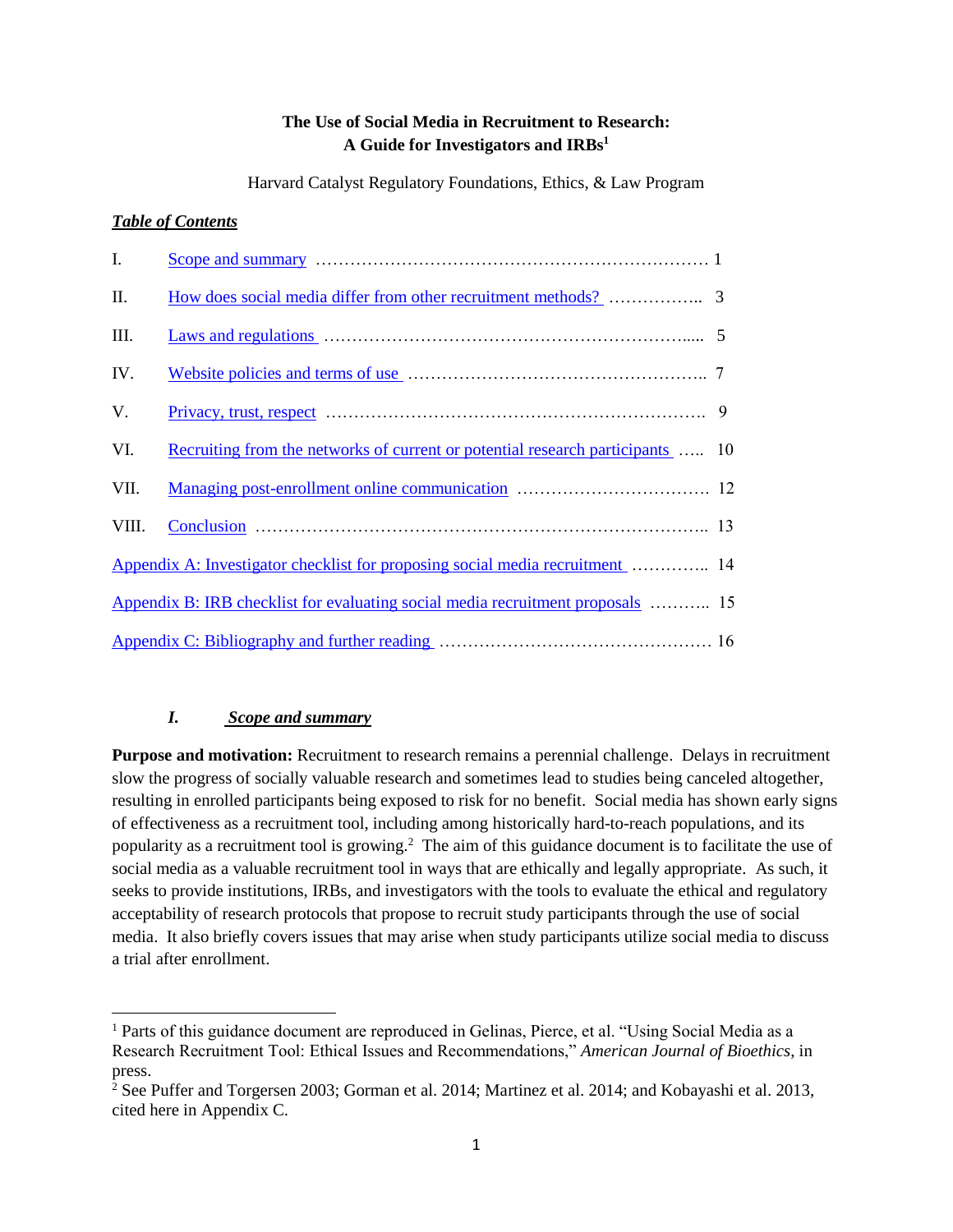**Definitions.** Social media can be defined as any online and mobile resource that provides a forum for generating, sharing, or discussing ideas and content. Specific applications and web tools, many of which are free, are based on different, sometimes overlapping, themes and purposes, variably grouped as *online communities* (e.g., patient support groups, population-specific dating services); *social networking* (e.g., Facebook; Twitter); *professional networking* (e.g. LinkedIn); *content production and sharing* (e.g., YouTube, Tumblr, blogs); *location-based services* (e.g. Tinder, Grindr); and others. Many social media web services contain one or more platforms that allow users to view one another's networks and interact with each other in real-time. These include comment spaces, chat rooms, discussion fora, and the like.

**Existing Guidance.** The federal regulations do not explicitly address the use of social media in human subjects research. Under the regulations, social media recruitment is held to the same standards as other types of recruitment efforts, including the requirement for prospective IRB review.<sup>3</sup> Other than this basic acknowledgment, however, there has been little regulatory guidance available to IRBs and investigators for evaluating social media recruitment. Moreover, while several papers in the bioethics literature mention the potential regulatory and ethical challenges raised by social media recruitment, to date there has been no in-depth evaluation of these issues or attempts to provide investigators and IRBs with concrete ethical guidance on the issues.

**What Is New Here?** An important assumption of this guidance is that the ethical issues and concerns characterizing social media recruitment are *substantially the same* as those characterizing more traditional recruitment methods. Social media recruitment is subject to the same regulatory and ethical norms as traditional recruitment, including the requirements of prospective review and approval, compliance with all applicable federal and state laws, fair and equitable subject selection, respect for the privacy and other interests of potential participants, sensitivity to the norms and values of different communities, and consideration for the impacts of different recruitment techniques on public trust in the research enterprise. Nonetheless, social media provides a new context for the application of these norms, where their operational implications may differ. Thus, rather than reiterating existing ethical and regulatory principles of recruitment in general, this document pays close attention to the potentially unfamiliar aspects of social media recruitment, providing examples and concrete guidance to help investigators and IRBs navigate this terrain.

#### *Executive Summary:*

 $\overline{a}$ 

 **Key Point: Social media recruitment does not require new regulatory or ethical principles.** Investigators proposing and IRBs evaluating social media recruitment should approach it in substantially the same way they do traditional recruitment methods.

<sup>3</sup> The available federal guidance can be gleaned from the following four documents: (1) OHRP, *Guidance on Institutional Review Board Review of Clinical Trial Websites*

[\(http://www.hhs.gov/ohrp/policy/clinicaltrials.html\)](http://www.hhs.gov/ohrp/policy/clinicaltrials.html); (2) SACHRP, *Considerations and Recommendations Concerning Internet Research and Human Subjects Research Regulations*  [\(http://www.hhs.gov/ohrp/sachrp/mtgings/2013%20March%20Mtg/internet\\_research.pdf\)](http://www.hhs.gov/ohrp/sachrp/mtgings/2013%20March%20Mtg/internet_research.pdf)*;* (3) FDA Information Sheet, *Recruiting Study Subjects: Guidance for Institutional Review Boards and Clinical Investigators* [\(http://www.fda.gov/RegulatoryInformation/Guidances/ucm126428.htm\)](http://www.fda.gov/RegulatoryInformation/Guidances/ucm126428.htm); and (4) OIG, *Clinical Trial Websites: A Promising Tool to Foster Informed Consent* [\(http://oig.hhs.gov/oei/reports/oei-01-97-00198.pdf\)](http://oig.hhs.gov/oei/reports/oei-01-97-00198.pdf). None of these sources offers explicit guidance on

the use of social media in study recruitment.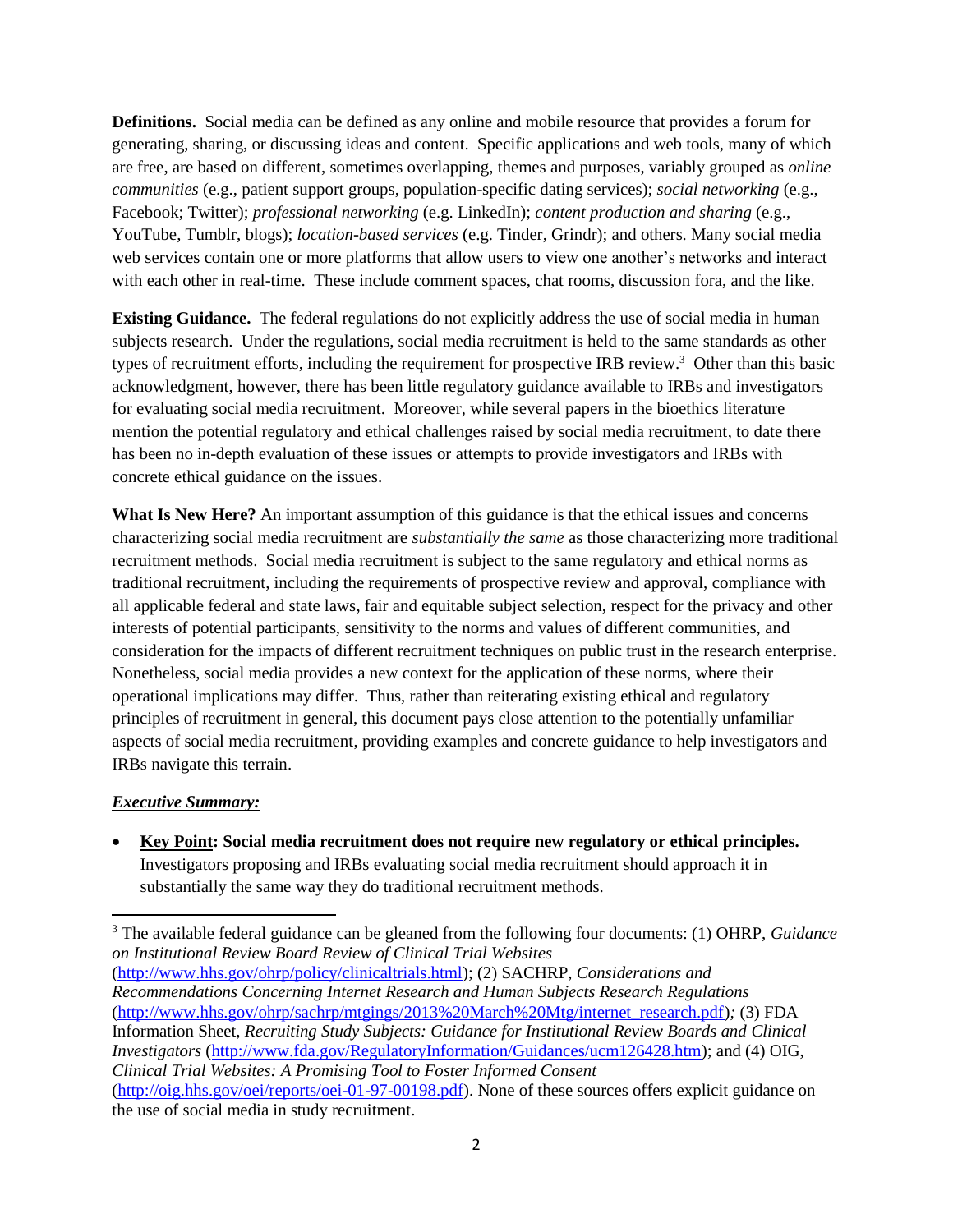- Step 1: Ensure that social media recruitment methods comply with all pertinent laws and federal regulations, including HIPAA and HITECH. This is initially the investigator's responsibility, with oversight by the IRB and assistance from institutional legal counsel, as needed.
- Step 2: Ensure that proposed social media recruitment techniques comply with the policies and terms of use of the relevant websites; certain exceptions may be possible (see below, sec. IV). This is initially the investigator's responsibility, with oversight by the IRB and assistance from institutional counsel, as needed.
- $\bullet$  Step 3: Ensure that the proposed recruitment strategy: (1) is sensitive to the privacy of potential participants; (2) is respectful of the norms of the community being recruited; and (3) will not undermine public trust in the research enterprise, including via deceptive practices or lack of transparency. This is a joint responsibility of the investigator and IRB.
- Additional Steps, as Needed:
	- o Investigators should typically obtain consent from currently enrolled research participants before attempting to contact and recruit members of their online networks, or request that enrolled participants facilitate introductions directly.
	- $\circ$  Investigators should take steps to discourage enrolled participants from engaging in online communication that threatens to un-blind the study or otherwise jeopardize scientific validity.

# <span id="page-2-0"></span>*II. How does social media differ from other recruitment methods?*

Evaluating social media recruitment techniques does not require new ethical or regulatory principles, but rather sensitive application of these principles in the more 'embedded' and interconnected context of social media.

There are two types of social media recruitment, which mirror two types of traditional recruitment:

- *Passive recruitment*: distributing recruitment materials (ads, posters, flyers) with the aim of attracting potential participants to contact the research team for enrollment. Passive recruitment can be targeted to specific audiences, by selecting sites for poster or ad placement that are likely to be trafficked by the population sought for recruitment.
	- o **Traditional passive recruitment**: For example, posting flyers in subways or buses.
	- o **Online passive recruitment**: For example, placing advertisements in health or patient support group websites.
- *Active recruitment*: approaching and interacting with specific individuals with the aim of enrolling them in research, usually on the basis of knowledge of characteristics that would make them suitable candidates for particular trials.
	- o **Traditional active recruitment**: For example, approaching an oncology patient in clinic for trial enrollment on the basis of the research staff's knowledge of their disease state.
	- o **Online active recruitment**: For example, emailing or "friending" a member of a patient support website for breast cancer on the basis of their online activity and membership in the group.

**Point 1.** The online versions of active and passive recruitment have strong corollaries to traditional forms of active and passive recruitment.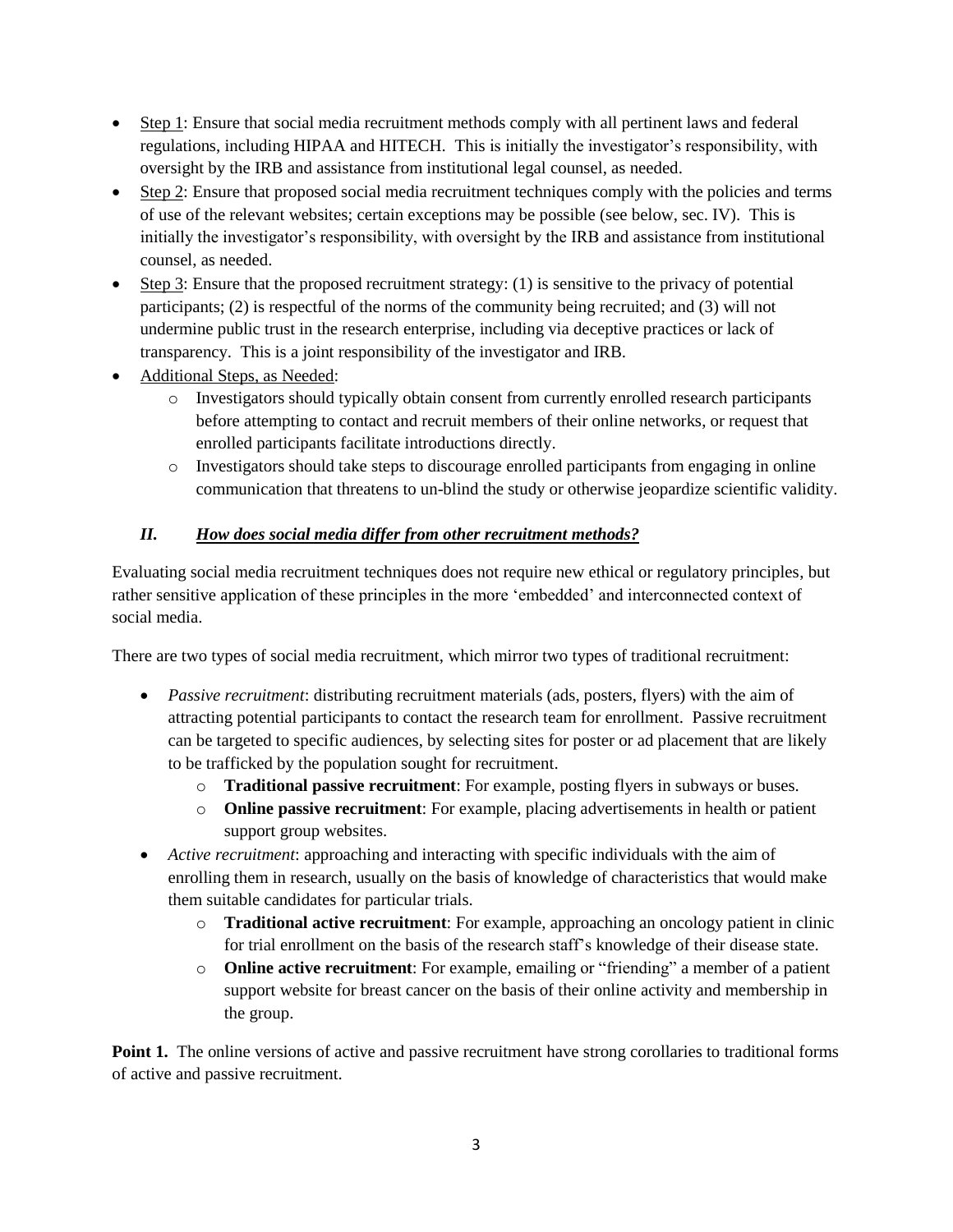**Guidance 1.** When evaluating online versions, investigators and IRBs should imagine their 'offline' equivalent and ask how that equivalent situation would be assessed.

**Example A.** Investigator A wishes to recruit from a Facebook patient support group to increase enrollment for her clinical trial. The Facebook support group is 'open,' that is, there are no restrictions on joining the support group, no registration, and no assumption that all members online are somehow afflicted with a common disorder. Anyone, including the research team, can identify and contact members of the group through it. The question is whether contacting people in this way would be ethically advisable, given that the group is not specifically geared toward clinical research.

• **Analysis**. This case resembles a physician-investigator in a clinical setting attending an open patient support group for oncology patients in order to make them aware of the opportunity to participate in a trial. An IRB might appropriately advise the investigator to seek permission to attend the in-person support group in order to protect patient privacy and preserve trust. In the online setting, however, such groups are often less personal and intimate, and there is less continuity to them; the nature of the group is more fluid. Thus, an IRB might consider (but not necessarily require) asking the investigator to notify the moderator (if such a moderator exists) that they intend to participate in the virtual support group, and to be sensitive to any concerns expressed by the moderator. In addition, the IRB might ask the investigator to record any negative comments or feedback received about this recruitment approach from the Facebook support group members, tabulate that information, and report back to the IRB at continuing review or earlier. Other steps to ensure transparency, as described below, might be equally important and respectful.

**Example B.** Investigator B wishes to use online 'banner ads' to increase targeted recruitment for her clinical trial. Banner ads deliver customized online messages for specific individuals or subgroups of individuals based on their search and browsing history, online profile information, and the like.

• **Analysis.** The first step is to ask whether this case differs from the familiar practice of strategically placing flyers in physical spaces likely to be frequented by the study population (e.g., placing flyers for a study on depression in college students around college dorms). The only difference is that online banner ads utilize an individual's search history and other online activity to target relevant populations. However, this information is generally not shared with investigators, but is rather part of an algorithm used by the site or advertising company.<sup>4</sup> So long as these algorithms comply with applicable law, and investigators receive no information about individuals, online banner ads should be evaluated in the same way as strategically-placed traditional posters and flyers.

Point 2. The possibility of unanticipated interactions and dialogue between the research staff and potential participants over social media during the recruitment process does not warrant special IRB concern, because this can occur in traditional 'off-line' recruitment as well.

 $\overline{a}$ 

<sup>&</sup>lt;sup>4</sup> While the site or advertising company may wish to consider their legal, regulatory and ethical exposure (e.g., concerning access and use of individual private information) in this instance, third party concerns are beyond the scope of this guidance.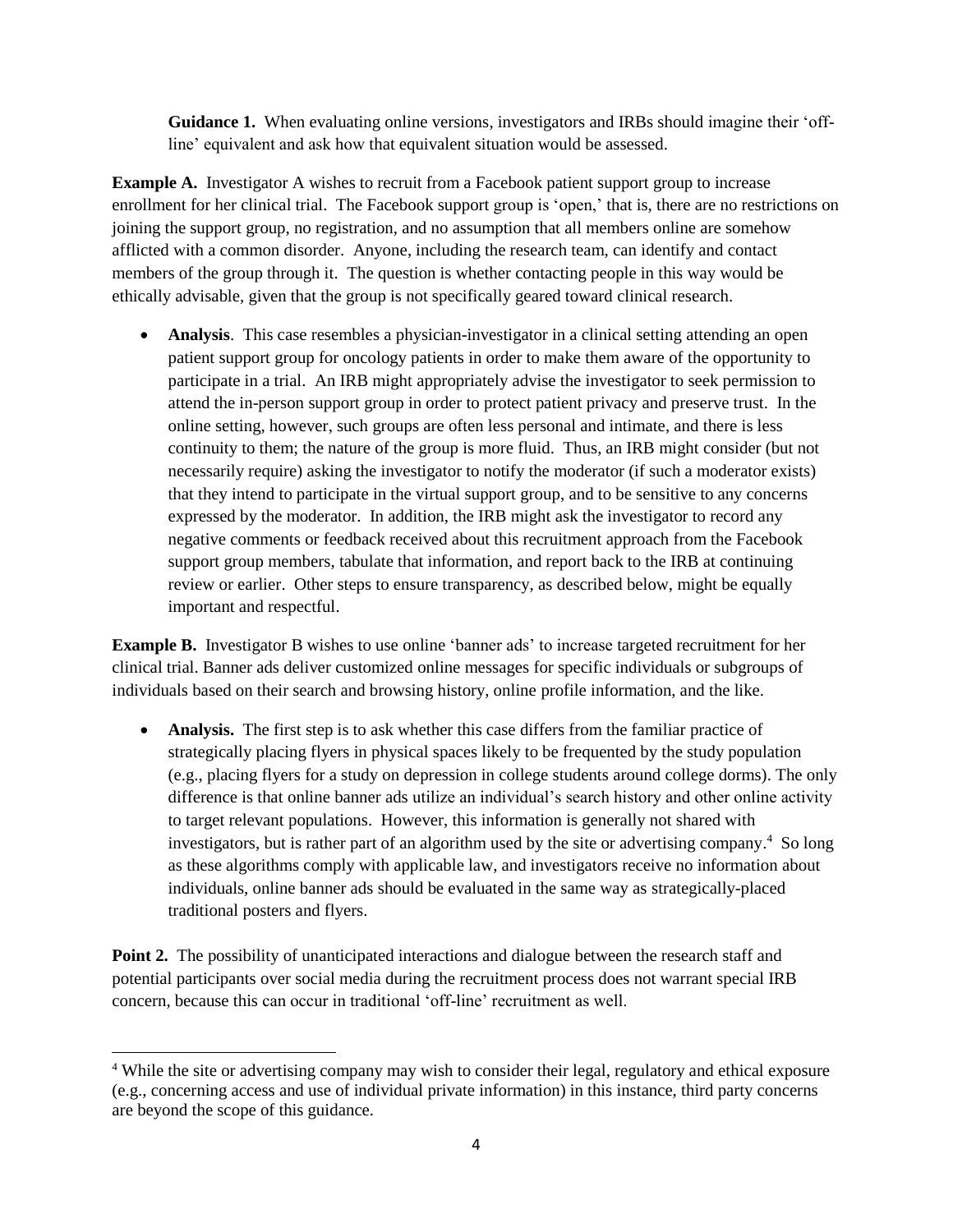**Guidance 2**. Investigators should consider providing the IRB with a formal communication plan that includes responses to likely questions that may arise during the recruitment process, for both traditional and social media recruitment; a detailed script is unnecessary (see also below, sec. VII). IRBs should indicate during the review process if there is any communication or specific information that must be avoided.

**Example C.** Investigator C plans to use Facebook to recruit women between the ages of 18-35 for a clinical study on pregnancy. In order to identify participants, Investigator C joins an open Facebook page, which is not moderated and on which there are no restrictions for joining, that is updated weekly with resources and helpful information for pregnant women. Investigator C decides to approach women who have 'liked' the page via a private, direct message inviting them to participate in the clinical trial, and also intends to establish a Facebook page for the trial once it begins. There is some concern about the amount of online interaction Investigator C proposes, both in terms of initial contact of participants and continuing interaction with them on the trial's Facebook page, given how dynamic, fluid, and fast online communication can be. The worry is that Investigator C may be tempted in the moment to communicate in ways that make the trial look more appealing than it is and that either induces or puts subtle pressures on the women to enroll.

**Analysis.** The IRB should ask how Investigator C's strategy for online recruitment would differ from approaching the same population in person and facilitating continuing interaction and support throughout the course of trial. While online interaction can be fast-paced and unpredictable, the same is true of in-person communication. Investigator C should submit a communication plan that contains the description of the study that will be used for recruitment purposes, states answers to any common questions likely to arise, and outlines a plan for handling participant posts or communications on Facebook that may threaten to un-blind the study or jeopardize its scientific integrity (see sec. VI below). The IRB should flag the types of communication that would be considered problematic in this context. The IRB may also advise the investigator to notify people contacted in this way of how they were identified (i.e., based on their 'liking' this Facebook page).

## <span id="page-4-0"></span>*III. Laws and regulations*

 $\overline{a}$ 

In addition to the Common Rule and FDA regulations governing human subjects research, trial recruitment may trigger legal requirements under HIPAA and HITECH, when research is undertaken by 'covered' or hybrid entities (or their employees) under these statutes, and is also subject to state laws.<sup>5</sup> Importantly, these legal requirements do not differ when applied to social media recruitment.

**Point 3.** As with all human subjects research, federal and state laws govern social media recruitment activities.

**Guidance 3.** Investigators and IRBs should determine which federal and state laws are applicable to particular social media recruitment activities and ensure compliance with them.

<sup>5</sup> For the purposes of HIPAA 'covered entities' are defined as (1) health plans, (2) health care clearinghouses, and (3) health care providers who electronically transmit any health information during transactions for which HHS has adopted standards [\(https://privacyruleandresearch.nih.gov/pr\\_06.asp\)](https://privacyruleandresearch.nih.gov/pr_06.asp).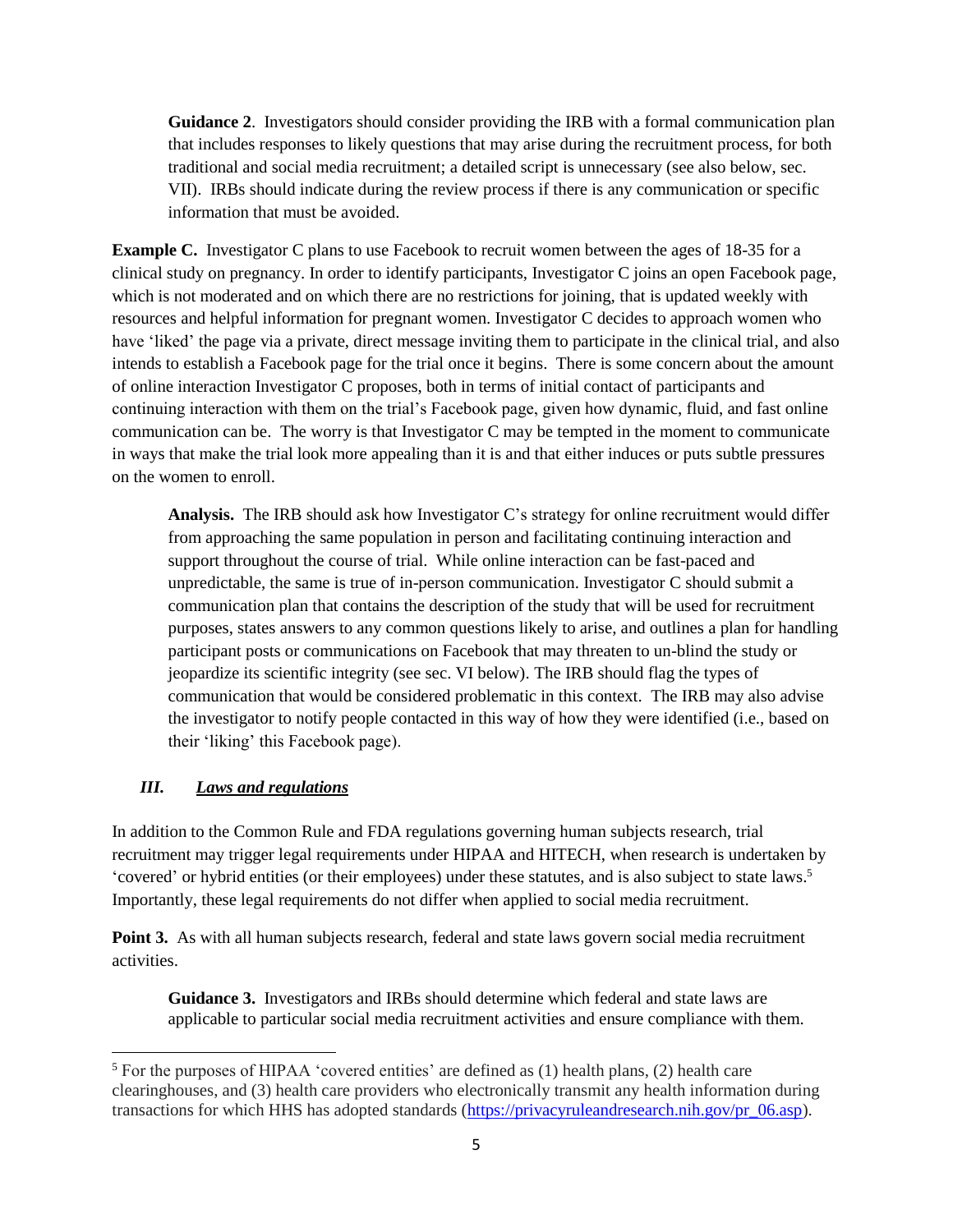- o Certain requirements imposed by applicable laws may be eligible for waivers during the recruitment stage of research.
	- For example, the requirement imposed by HIPAA to obtain consent before using an individual's protected health information may be eligible for waiver when the use of PHI is restricted to initial contact and offers of enrollment.<sup>6</sup>
- o Institutional legal counsel should be sought whenever there is uncertainty about the applicability of federal and state laws, whether a protocol complies with them, or whether and under what conditions certain legal requirements can be waived.

**Example D**. Investigator D wants to access a patient support group website to search for prostate cancer patients to enroll in a clinical trial. There are no restrictions on joining the support group, though most of the members in fact suffer from prostate cancer or are connected to someone with prostate cancer. Investigator D will join as an authorized member of the website, which will allow him to search by gender, age, and medical condition. All members of the site have the ability to click on specific individuals and see the personal medical information members have made available over the site, including in many cases their medical history and treatment plans. Investigator D will not record or use the information that he sees, other than for identification purposes. Once he successfully finds patients that appear to meet the study criteria, he will join specific support chats where he can contact them directly. There, Investigator D will truthfully identify himself as an investigator seeking patients for a clinical trial.

**Analysis:** In this scenario the information the investigator seeks to access via online profiles constitutes protected health information (PHI) under HIPAA, if accessed by a covered entity. If PHI will be accessed, but not collected or stored, then HIPAA may not apply, which appears to be the case in this scenario. If HIPAA does apply, compliance would typically require the investigator to obtain consent from the social media users before collecting and using their PHI as part of a research protocol, although a waiver of authorization may be possible in these situations.

In addition, the Common Rule may also apply to investigators passively viewing and collecting information on the site, even if there is no interaction between researchers and the site's users. The Common Rule applies if identifiable information on the site is considered 'private,' defined as "information about behavior that occurs in a context in which an individual can reasonably expect that no observation or recording is taking place, and information which has been provided for specific purposes by an individual and which the individual can reasonably expect will not be made public (for example, a medical record)."<sup>7</sup> Whether social media users have such a reasonable expectation of privacy is a contextual issue that will vary from case-to-case depending on how public or private the site is. If, as perhaps in the example above, it is common knowledge among the site's users that there are no restrictions on joining the site and that their information

 $\overline{\phantom{a}}$ 

**<sup>6</sup>** See HHS, *Can the preparatory research provision of the HIPAA Privacy Rule at 45 CFR 164.512(i)(1)(ii) be used to recruit individuals into a research study?* (Available here: [http://www.hhs.gov/ocr/privacy/hipaa/faq/research\\_disclosures/317.html\)](http://www.hhs.gov/ocr/privacy/hipaa/faq/research_disclosures/317.html); and SACHRP, *Considerations and Recommendations Concerning Internet Research and Human Subjects Research Regulations*  (available here: [http://www.hhs.gov/ohrp/sachrp/mtgings/2013%20March%20Mtg/internet\\_research.pdf\)](http://www.hhs.gov/ohrp/sachrp/mtgings/2013%20March%20Mtg/internet_research.pdf).  $7$  45 CFR 46.102(f)(2).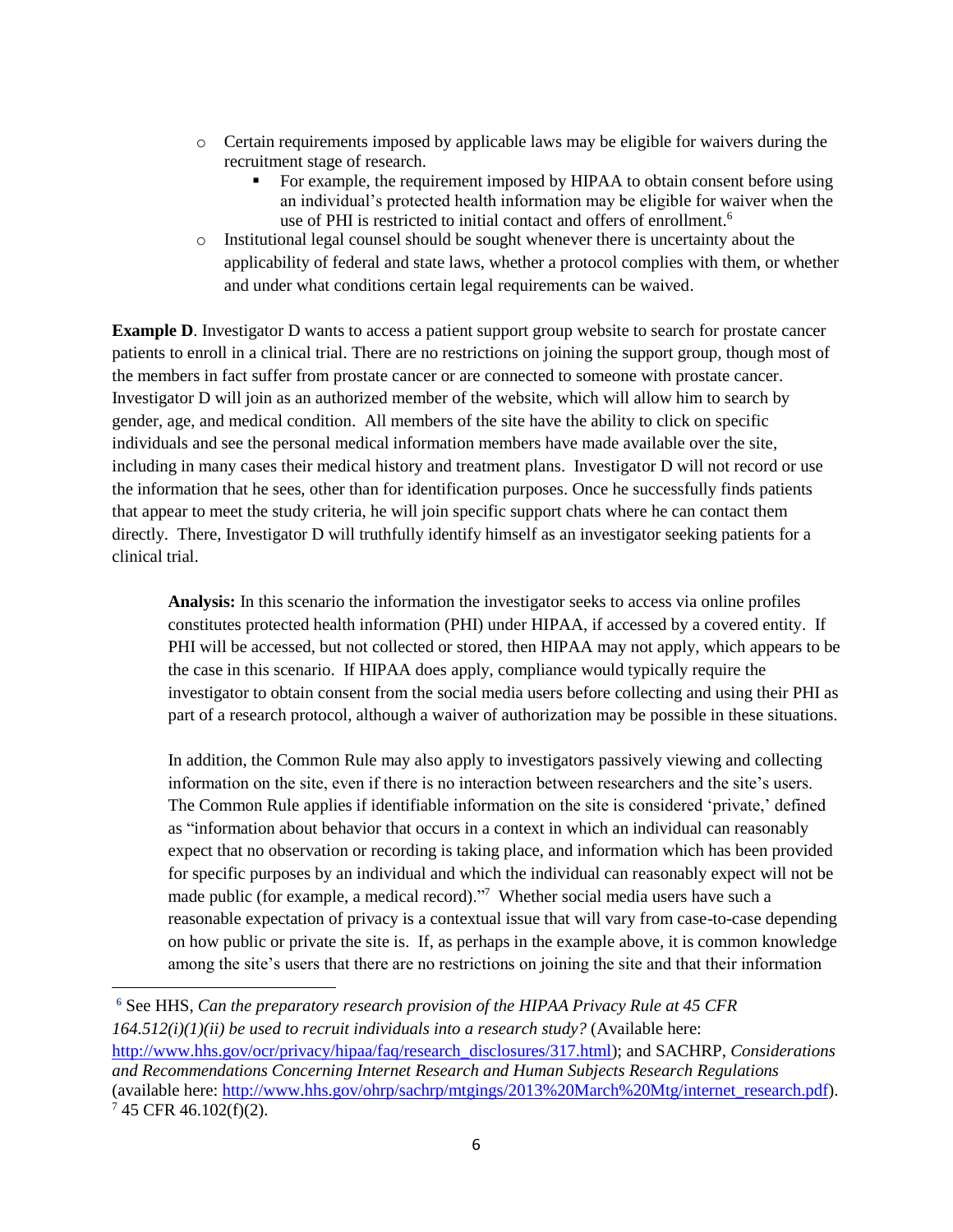may be observed by any member, this may not be a context where they can reasonably expect privacy. On the other hand, for sites where there are stricter requirements on who may join and access information, users may have a valid expectation of privacy, in which case the Common Rule would apply.

Similarly, the expectations of the site's members help to determine appropriate precautions when actively approaching them for recruitment purposes. Researchers must always be transparent, respectful, and sensitive when approaching people for recruitment (see below, Sec. V). If there is an expectation that a site is private, or that recruitment advances may be experienced by members as intrusive or insensitive, it may also be appropriate for the IRB to require additional precautions. For example, the IRB may require the investigator to contact the site's moderator to gain insight into and gauge user expectations. If there are concerns that recruitment advances would be experienced as unduly burdensome by members of the site, the IRB might require investigators to post an announcement on the site (or otherwise inform its members) that they could be approached for research purposes and provide them a chance to opt-out of being so contacted.

# <span id="page-6-0"></span>*IV***.** *Website policies and terms of use*

 $\overline{\phantom{a}}$ 

Social media sites are typically governed by policies or 'terms of use' to which users must agree, at the risk of being removed from a site for noncompliance and/or subject to legal consequences. Terms of use state the rules of the website on a range of possible issues, including what types of interactions are expected and tolerated on the site, how personal information shared over the site may be used, which outside entities will have access to personal information for what purposes, and so on.

**Point 4.** Terms of use may vary from site to site, and the terms may be revised over time. There may also be different terms of use for different types of users and different groups.

**Guidance 4A.** Investigators should check that their proposed recruitment strategies comply with the policies and terms of use of the sites they wish to use, and should document and certify this compliance for the purpose of IRB review. In the event that terms of use are absent or unclear, the investigator should document that the proposed recruitment strategies are not known to be in conflict with them.

**Guidance 4B.** If the recruitment strategy is approved, investigators should re-confirm compliance or absence of conflict at each continuing IRB review. In the event that the terms of use are revised in the interim in a way that is relevant for the protocol's continuing compliance, investigators should be responsible for notifying the IRB.<sup>8</sup>

**Guidance 4C**. If a recruitment strategy conflicts with a site's stated policies or terms of use, investigators should seek an exception and obtain explicit written permission from the site to engage in the recruitment activity in question. If permission is granted, investigators should provide documentation and IRBs should allow the recruitment activity to proceed (absent other

<sup>&</sup>lt;sup>8</sup> Many sites send email notifications when their terms of use change, so this should not be too burdensome for investigators to track.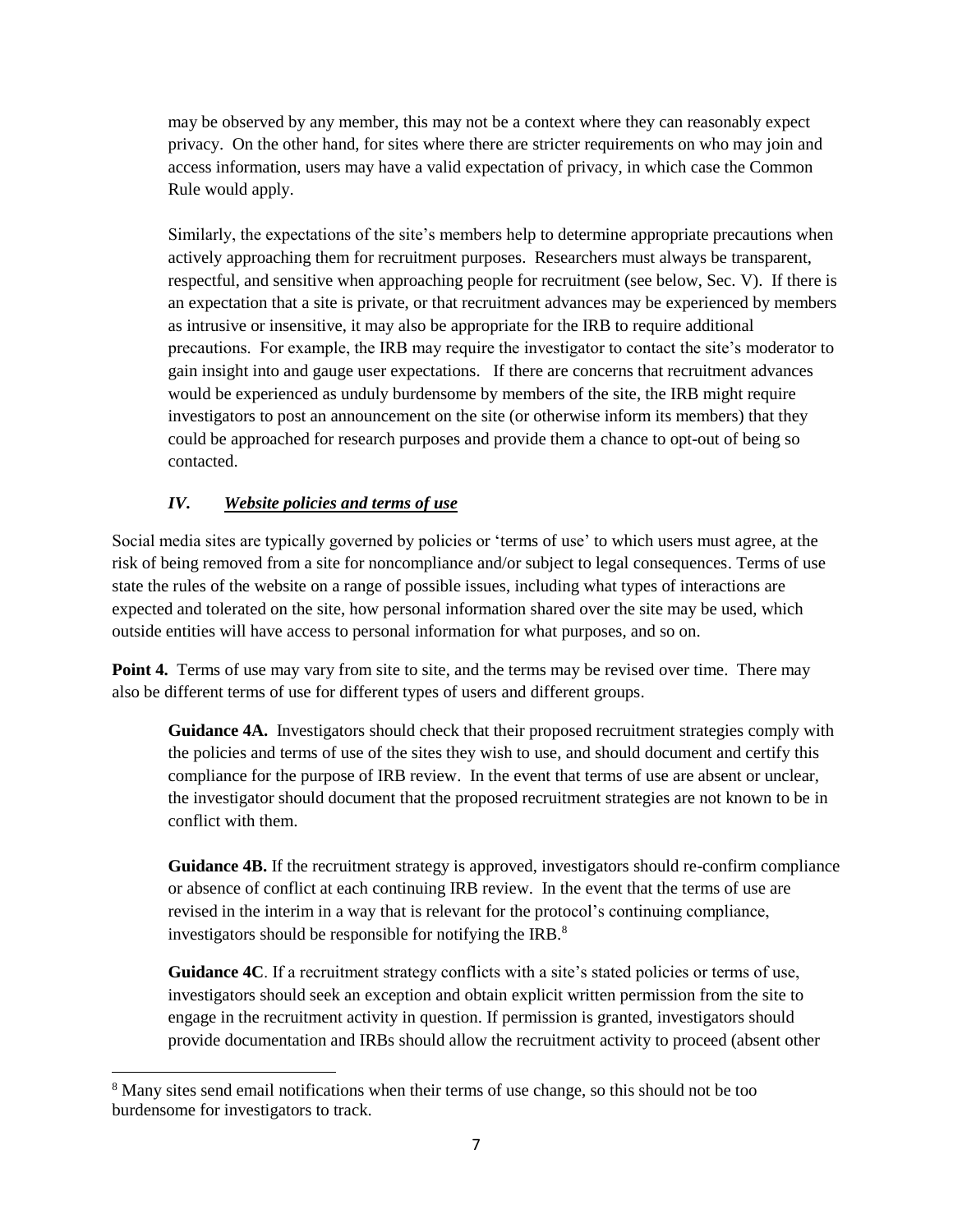reasons for concern).

**Guidance 4D.** In some cases investigators may ask the IRB to approve a recruitment strategy that conflicts with a site's terms of use and for which no exception has been sought and/or granted. Different IRBs may approach this situation differently. Some IRBs may have a policy of categorically refusing to approve strategies that conflict with terms of use when no exception has been granted and/or an exception has been explicitly denied. Other IRBs may be willing to consider the request with input from institutional legal counsel, to determine whether the investigator's reasons for breaking the terms of use are justifiable in a particular case and to ensure that institutional considerations are accounted for. Depending on circumstances and institutional perspectives, either approach is reasonable. Note, however, that there may be practical consequences for violating terms of use, ranging from being blocked from using a site (with obvious implications for recruitment) to legal action.

**Example E**. Investigator E wishes to recruit over a patient support site, but the stated terms of use restrict access to 'Patients and Friends and Family only.' However, a section of the website features prominent navigation (e.g., a dropdown panel or caption heading) for 'Emerging and Experimental Therapies and Trials.' In this part of the site there are numerous postings from researchers offering enrollment to members of the site, and archived posts clearly indicate that it is a well-traveled, active area. Investigator E's study offers participants the prospect of direct benefit, but he anticipates difficulty meeting recruitment targets by other means.

**Analysis**. The proposed recruitment strategy does not comply with the site's explicit terms of use. An investigator who nonetheless wishes to pursue the strategy should begin by noting this conflict to the IRB and articulating why they believe it is nonetheless appropriate to pursue. The IRB may request that the investigator contact the website to seek an exception to its stated policies, especially since in this case the site appears to permit researchers to use the site under certain conditions. If the request for an exception is granted, the investigator should document and submit this to the IRB, which should allow the recruitment strategy to proceed, barring other concerns. In the absence of an exception, the IRB should assess whether it will treat compliance with terms of use as non-negotiable, or whether to consider the particular circumstances and reasons presented by the investigator, in close association with institutional legal counsel.

**Example F.** Investigator F wishes to conduct a study on racial bias in online hiring practices. The study would involve posting fabricated resumes to online job sites such as Monster.com. Some of these resumes will identify the job-seeker as belonging to a racial minority group, while others will not, allowing the researcher to gauge the effects of race in the hiring process. However, the terms of use of Monster.com and the other job sites forbid the posting of fabricated resumes.

**Analysis**. Investigator F should begin by informing the IRB that what he is proposing conflicts with the stated terms of use of the relevant websites and articulating why they nonetheless think it is appropriate to pursue. The IRB may request that the investigator contact the website to seek an exception to the terms of use. If the exception is granted, the investigator should document and submit to the IRB, who should allow the proposed plan to proceed, barring other concerns. Suppose, however, that the sites do not respond to Investigator F's requests for an exception, and that Investigator F subsequently asks the IRB to consider approving the study despite the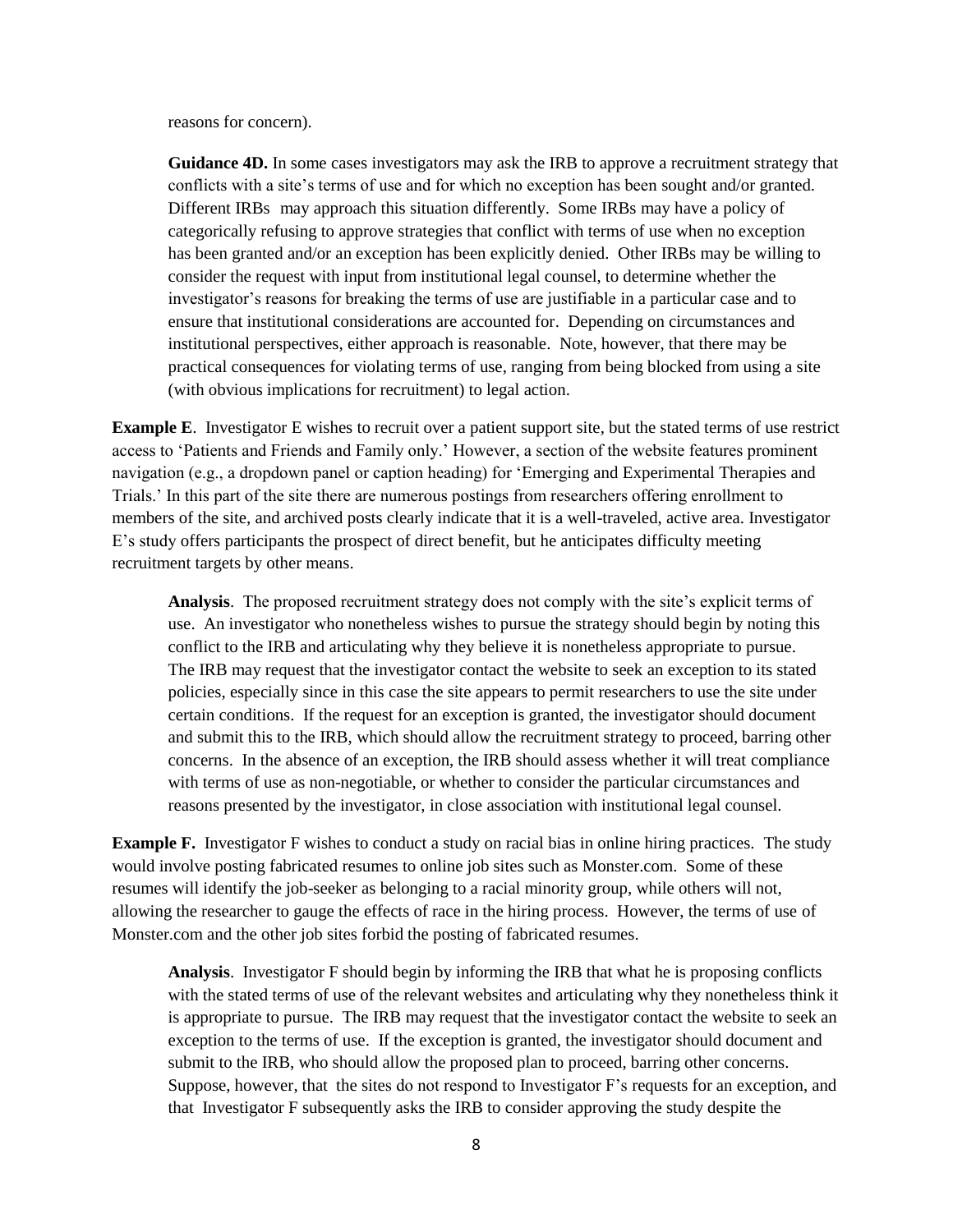fact that no exception has been granted. The IRB should then assess whether it will treat the terms of use as non-negotiable, or whether it will, in close association with institutional legal counsel, consider approving the investigator's request. In this case that would involve asking, first, whether it is possible and feasible to conduct research on racial bias in online hiring in other ways, without fabricating resumes or violating website terms of use. If it is not feasible to conduct research on this topic without fabricating resumes and breaking website terms of use, the IRB must then ask whether the value and possible benefits of the knowledge we stand to gain from the study outweighs the risks of breaking the relevant terms of use. Again, we emphasize that reasonable IRBs may differ on these issues and cases.

## <span id="page-8-0"></span>*V. Privacy, trust, respect*

Even when social media recruitment satisfies legal requirements and complies with relevant terms of use, if it violates the norms of privacy, trust, or respect for the population recruited, it is ethically problematic and as a practical matter likely to backfire, failing to adequately recruit and potentially causing damage to the research enterprise.

**Point 5.** Different social media sites may have different cultures and expectations among users.

**Guidance 5A.** Investigators and IRBs should ensure that the proposed recruitment strategy is respectful of the community being recruited and will not undermine public trust in the research enterprise.

- o Investigators should not employ deception or fabricate online identities in order to gain access to online communities.
- o Investigators should be fully transparent about the aims and details of a study when approaching potential participants.
- o Recruiters should not 'creep' or 'lurk' on social media sites collecting data about potential participants in ways unknown to the site's users.

**Guidance 5B.** Investigators and IRBs should ensure that the proposed recruitment strategy is sensitive to the privacy interests and expectations of potential participants on social media.

o Investigators should not communicate with potential participants online in ways that threaten to reveal sensitive or embarrassing information about them.

**Point 6.** So long as these norms are respected, online recruitment advances are not inherently offensive, intrusive, or worrisome, any more so than being approached actively in person, via mailing, by telephone, etc., or passively by posters, flyers, and the like.

**Guidance 6.** There should not be a presumption against recruitment using social media. So long as recruitment advances are undertaken transparently and with due respect for the privacy rights and interests of social media users, they will typically satisfy relevant ethical requirements.

**Example F**. Investigator F is conducting a clinical trial on frontotemporal dementia (FTLD). Investigator F knows that this is a difficult patient population to access, given that it is a very rare disease. The research team discovers an online support group for individuals recently diagnosed with FTLD and their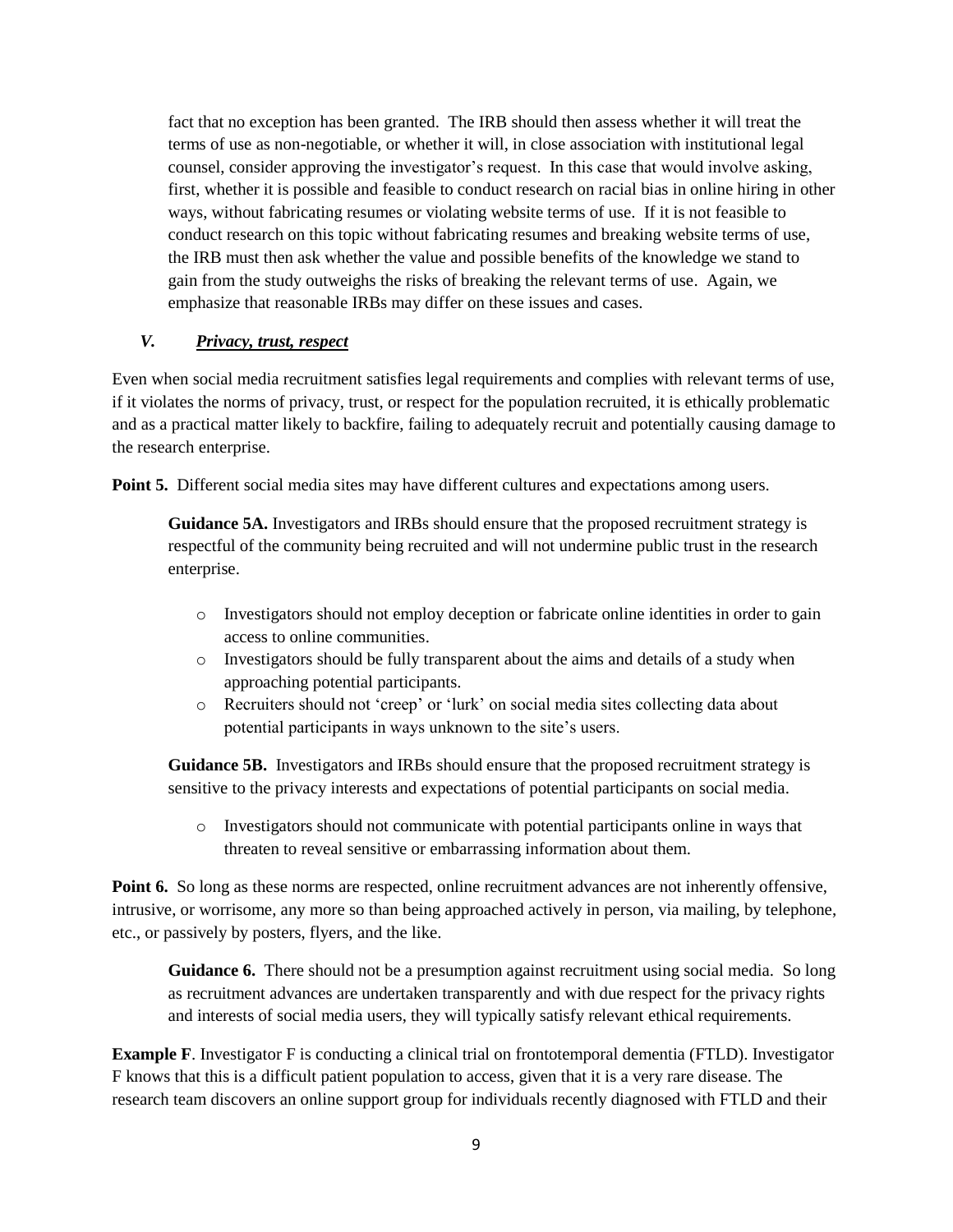family members. The site's terms of use do not explicitly require users of the site to be FTLD sufferers or their family members, though there seems to be a presumption among members of the site that this is the case. Neither do the terms of use forbid researchers from recruiting over the site. The research team proposes to contact members of the site and offer them the chance to participate in the study, but some members of the IRB have reservations, stemming from the belief that research recruitment overtures would conflict with the presumed intent of the site, which is to foster emotional support among people personally affected by FTLD, and that some members of the site may feel embarrassed, stigmatized, or alienated by recruitment advances.

**Analysis**. While some members of the site may feel annoyed or embarrassed by recruitment advances, the same may be true for recruitment that does not use social media methods, and by itself does not make such recruitment ethically problematic. While the research team has an obligation to interact with potential participants in ways that are transparent, respectful, and sensitive to their circumstances, recruitment advances on their own should not be considered inherently problematic or intrusive in any ethically significant sense. Moreover, while some may feel embarrassed or alienated by recruitment advances, other users of the site may welcome the opportunity to participate in clinical research, particularly if it holds the prospect of direct benefit.

That said, because the purpose of the site is emotional support, it is appropriate for the IRB to ensure that the site's users are not alienated or burdened. The IRB may, for example, advise the investigator to contact the site's moderator (if there is one) for an introduction to the group, and to gauge the level of precaution necessary. Additional substantive protections might include posting an announcement or otherwise informing members of the group that they may be contacted for research recruitment, and giving them the opportunity to opt out of being contacted for research purposes. Note that these steps may also have the added benefit of improving recruitment rates by making a site's users more comfortable with research contacts.

#### <span id="page-9-0"></span>*VI. Recruiting from the networks of current or potential participants*

One of the key features of social media sites is that individual users are often networked with 'friends,' 'followers,' and the like. In many cases these networks can be accessed with relative ease, particularly when an initial participant was recruited using social media. This dynamic can facilitate recruitment of individuals who match inclusion criteria for particular studies via the online networks of current study participants or potential participants with whom the research team has interacted.

**Point 7.** Recruiting from the social networks of current or potential research participants has the potential to reveal sensitive information about them to members of their network.

**Guidance 7A.** Investigators and IRBs must protect the privacy rights and interests of current or potential participants when considering recruiting via their online networks.

o Investigators should never reveal anything to a current or potential participant's networked 'friends' or 'followers' that could let sensitive information be inferred about them (including their status as current or potential research participant), without the consent of the current or potential participant.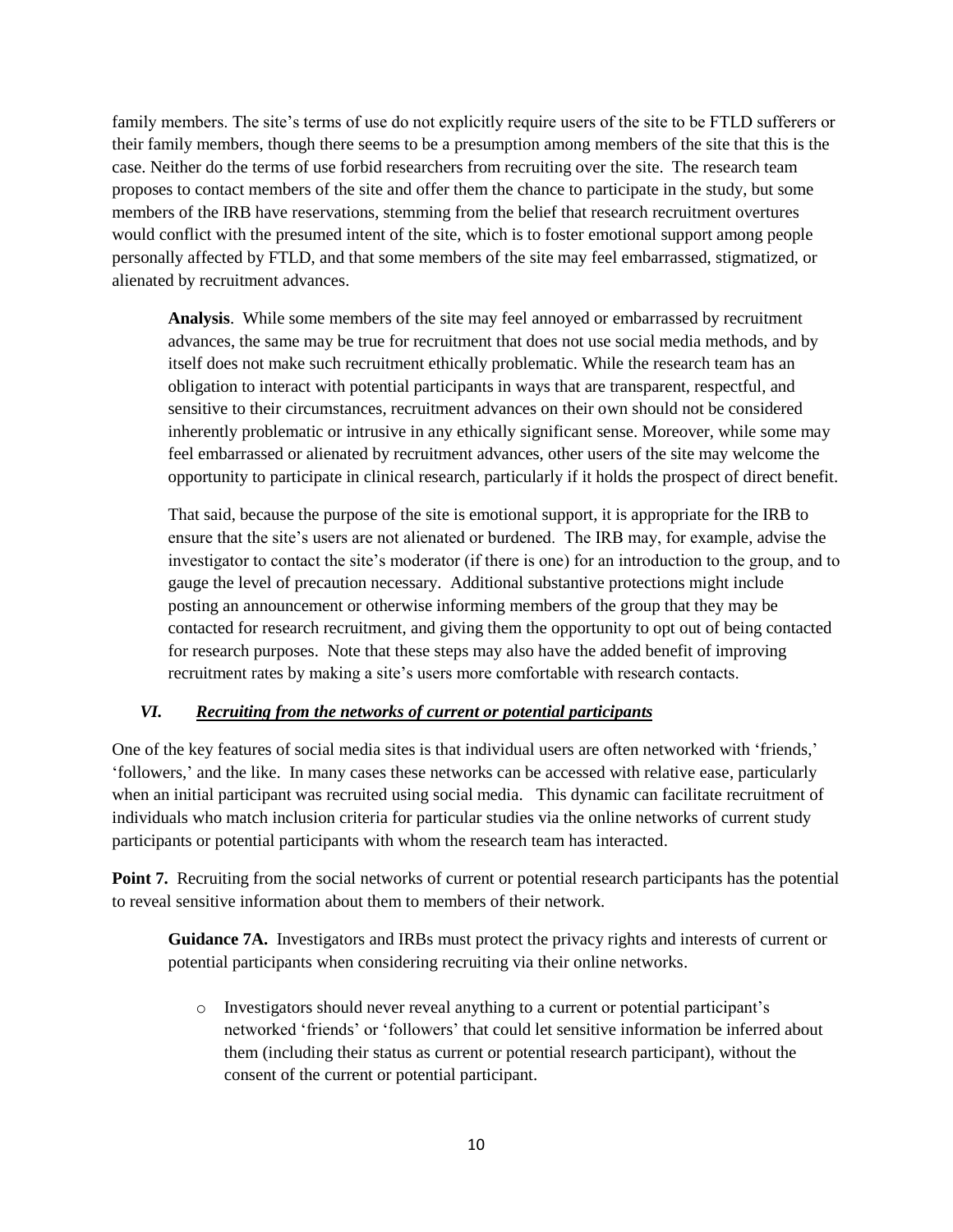**Guidance 7B.** The IRB should typically require investigators to obtain consent from current or potential research participants before contacting members of their online network for recruitment purposes, or to enlist participants themselves to approach members of their network on behalf of the research team.

- o If consent to contact is given, such consent should be documented in the research record and is sufficient to remove concerns that an IRB might otherwise have about protecting privacy rights and interests.
- o If consent is requested and denied or withheld, however, investigators may not approach members of a participant's social network through their social network.

**Guidance7C.** The IRB may and should make an exception to the requirement for consent if the investigator independently identifies the relevant individuals for study recruitment without using the online network of the current or potential participant.

**Example G.** Researchers have successfully recruited Participant G for a study involving drug use in the LGBTQ community, and now wish to use her social media network to recruit other participants for the same study. Participant G often frequents a LGBTQ bar where there is known drug use, and she sometimes posts pictures of herself and her friends at the bar on Facebook. The researchers want to use this information to contact the friends tagged in one of participant G's photos and offer them the chance to participate in the study.

**Analysis**. The research team has an obligation to be transparent about how they identify potential participants for study inclusion. In this case transparency would require telling Participant G's friends that the research team has identified them for possible study inclusion using Participant G's online network. However, the research team also has a strong obligation not to disclose Participant G's sensitive personal information to members of her online network—including information that would allow Participant G's friends to infer her personal health information, such as her current enrollment in the research protocol. This obligation would prohibit the research team from disclosing Participant G's status as a research participant to her friends, and thus prevent researchers from being transparent with Participant G's friends about how they were identified.

Because of this, the IRB should require one of two things. First, the IRB may allow the research team to connect with members of Participant G's social media network only if Participant G is willing to facilitate an introduction herself. Alternatively, the IRB may allow the research team to contact Participant G's friends directly provided that Participant G has provided her consent for the research team to do so, acknowledging that this would entail disclosing Participant G's status as a research participant (and other possible private health information). This would allow the research team to be transparent with Participant G's contacts about how they were identified while respecting Participant G's privacy rights and interests.

Suppose, however, that in this situation one of Participant G's tagged Facebook friends, whom the research team wishes to recruit, is also independently referred to the study by her primary care physician. In that case the IRB should allow the research team to pursue enrollment of this individual without seeking Participant G's consent or asking her to facilitate a direct introduction.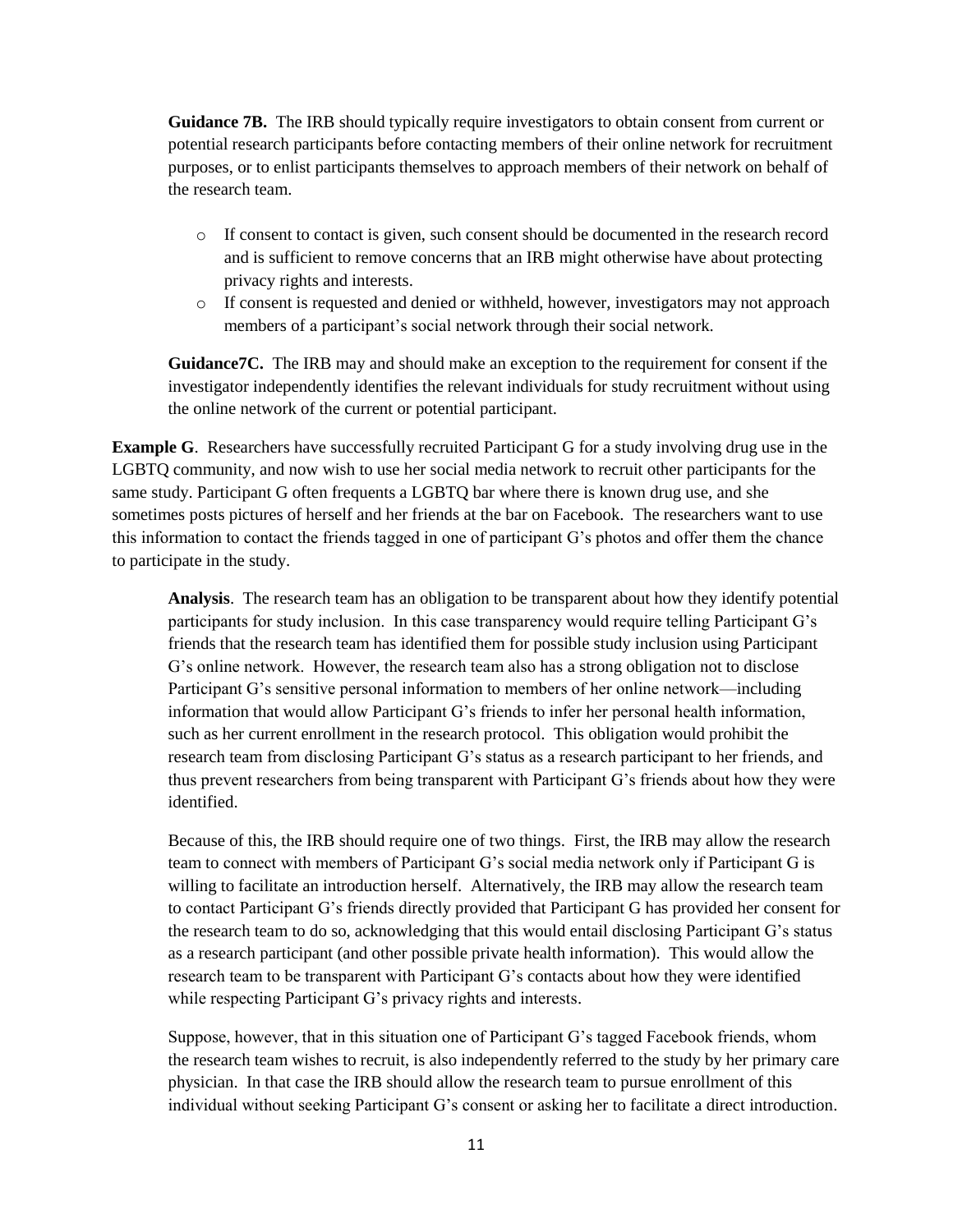Because Participant G's friend is identified and approached about study enrollment independently, by her primary care physician, not by way of Participant G's network, transparency in this case does not require disclosing Participant G's status as research participant, and so Participant G's consent is not required. To be clear, the mere presence of a potential participant in another current or potential participant's social media network is not itself a barrier to recruiting that individual. The key issue is whether the social media network is directly used for recruitment purposes, or whether recruitment occurs by other means.

## <span id="page-11-0"></span>*VII. Managing post-enrollment online communication*

Social media may facilitate post-enrollment communication between researchers and study participants, as well as communication between study participants (and potential participants) themselves. This is possible even when social media is not utilized for recruitment, but may be even more likely when it is. Although participants in any study may speak with one another, the use of social media decreases the barriers to connectivity and has the potential to dramatically extend the prevalence and reach of communication between participants.

**Point 8.** While online interactions may be beneficial, for instance by promoting enrollment in the trial when participants have positive experiences, the following risks are incurred:

- Participants posting online descriptions of their experience may jeopardize the scientific integrity of the trial by including information that threatens to un-blind themselves, other participants, or the research team. This may occur, for example, when different participants describe in-detail the interventions they are receiving and speculate online about what arm of the trial they are in. Participants posting explicitly incorrect information about the trial can undermine the understanding of other participants (and potential participants) and possibly introduce bias into the study.
- Participants portraying their experiences in an unduly negative light may harm study recruitment and retention and thereby introduce selection bias into the trial. This may also be of import to the IRB.
- Participants reporting their experiences with certain drugs or devices may unjustifiably influence the public perception and worth of these products.

**Guidance 8A.** Investigators should be aware of, and IRBs should help educate about, the risks of unblinding and misinformation in participants' online communications.

**Guidance 8B.** Although investigators cannot—and should not be expected to—routinely monitor all online communications by their participants, investigators should take reasonable steps to minimize the risks of these communications. Possibilities include:

o Development of educational materials explaining the importance of maintaining blinding during the trial, and how social media communications may jeopardize the integrity of the trial. 9

 $\overline{\phantom{a}}$ 

<sup>&</sup>lt;sup>9</sup> Such as those developed by the Center for Information and Study on Clinical Research Participation, here[: https://www.ciscrp.org/primer/.](https://www.ciscrp.org/primer/) See also the McNair citation in Appendix C.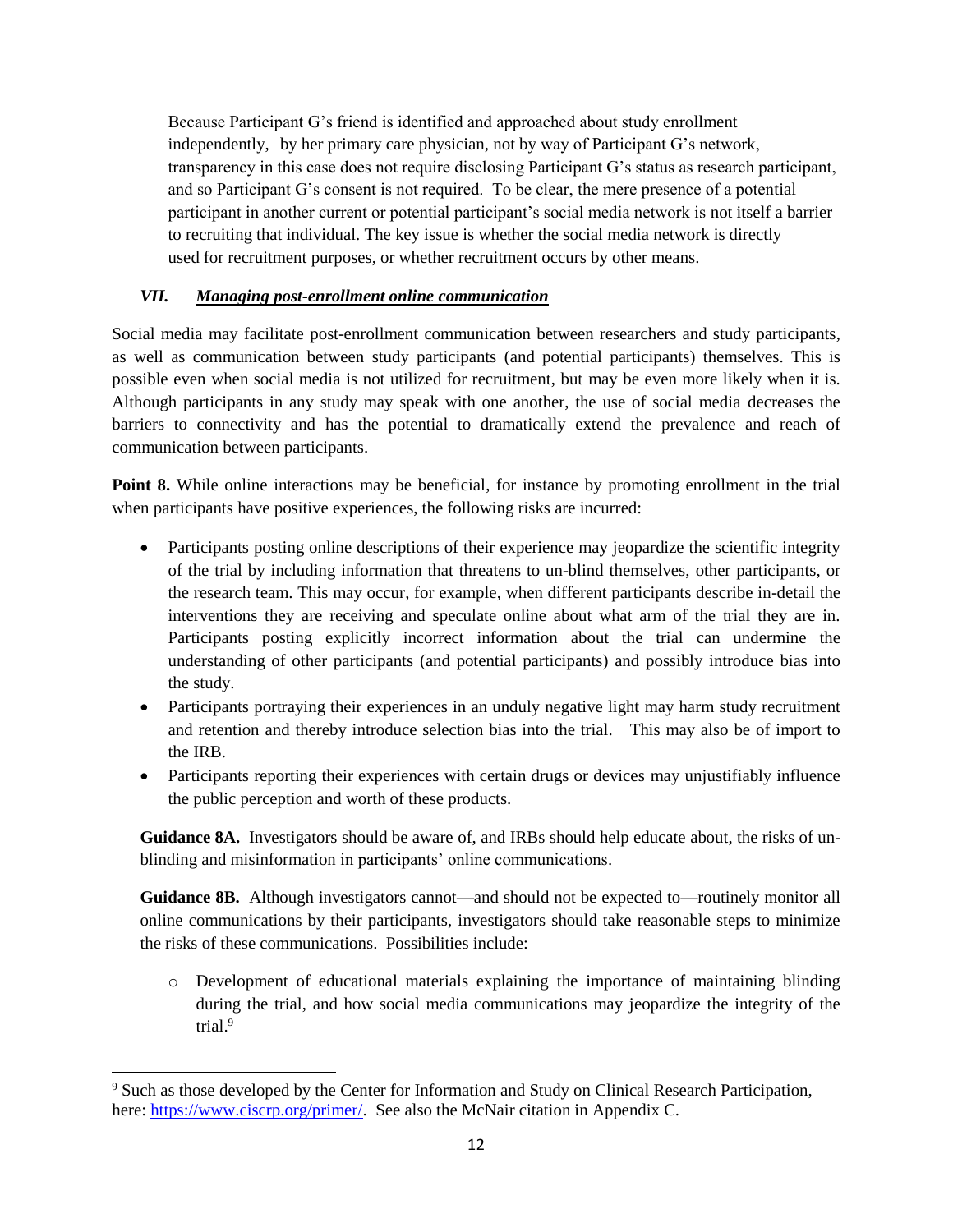o A specific request to each participant to refrain from communications about the trial that could result in un-blinding (e.g., online postings containing detailed descriptions of the intervention and how it is affecting them, speculations about which arm of the trial they are in, and so on).

Notably, these protections might be useful to prepare for any type of communication between research participants, on- or off-line.

**Guidance 8C.** When social media communication among participants is likely, as when social media is used for recruitment but in other cases as well, investigators should develop a communication plan for addressing these risks, to be submitted with the original protocol. This plan should identify triggers (e.g., participant speculation on social media about which arm they are in) for interventions from the research team (e.g., corrections of misinformation or reminders abut risks of un-blinding).

**Example H.** Investigator H starts to monitor Twitter posts related to migraines and finds that participants in his study are providing specific health information to others based on their study experience, and incentivizing others to join (e.g. "Currently doing a #migraine study, this #Lupron is great. Join this study it pays and it works! #clinicaltrial").

**Analysis**. A tweet of this nature may influence individuals to enroll on the basis of expectation of medical relief, or to misrepresent themselves in order to appear eligible for the trial and receive compensation. It may also threaten to un-blind the research team or other participants. When the integrity of a trial is jeopardized by the dissemination of misleading information, investigators and research institutions have a strong interest in correcting it. In such cases the investigator should post a reminder that the trial is in progress and that this type of speculation can damage the integrity of the trial. Such communication could be part of the IRB-approved communications plan, or may require an amendment to authorize this and similar communications during the trial.

## <span id="page-12-0"></span>*VIII. Conclusion*

The prevalence and popularity of social media is only likely to grow, and with it the appeal of using social media as a recruitment tool, particularly if early signs of effectiveness bear out. Proposing and evaluating social media recruitment requires sensitivity to the dynamics of online communities, and may involve some potentially unfamiliar issues, but these should not be exaggerated. This document has strived to put social media recruitment in regulatory and ethical perspective and to function as a roadmap for investigators and IRBs navigating its potentially unfamiliar aspects.

The pages directly following contain further resources in the form of three Appendices:

- 1. A checklist for investigators proposing to recruit via social media, which they should be encouraged to complete and submit to the IRB
- 2. A checklist for IRBs reviewing social media recruitment
- 3. A list of readings that investigators and IRB members may find helpful for further consideration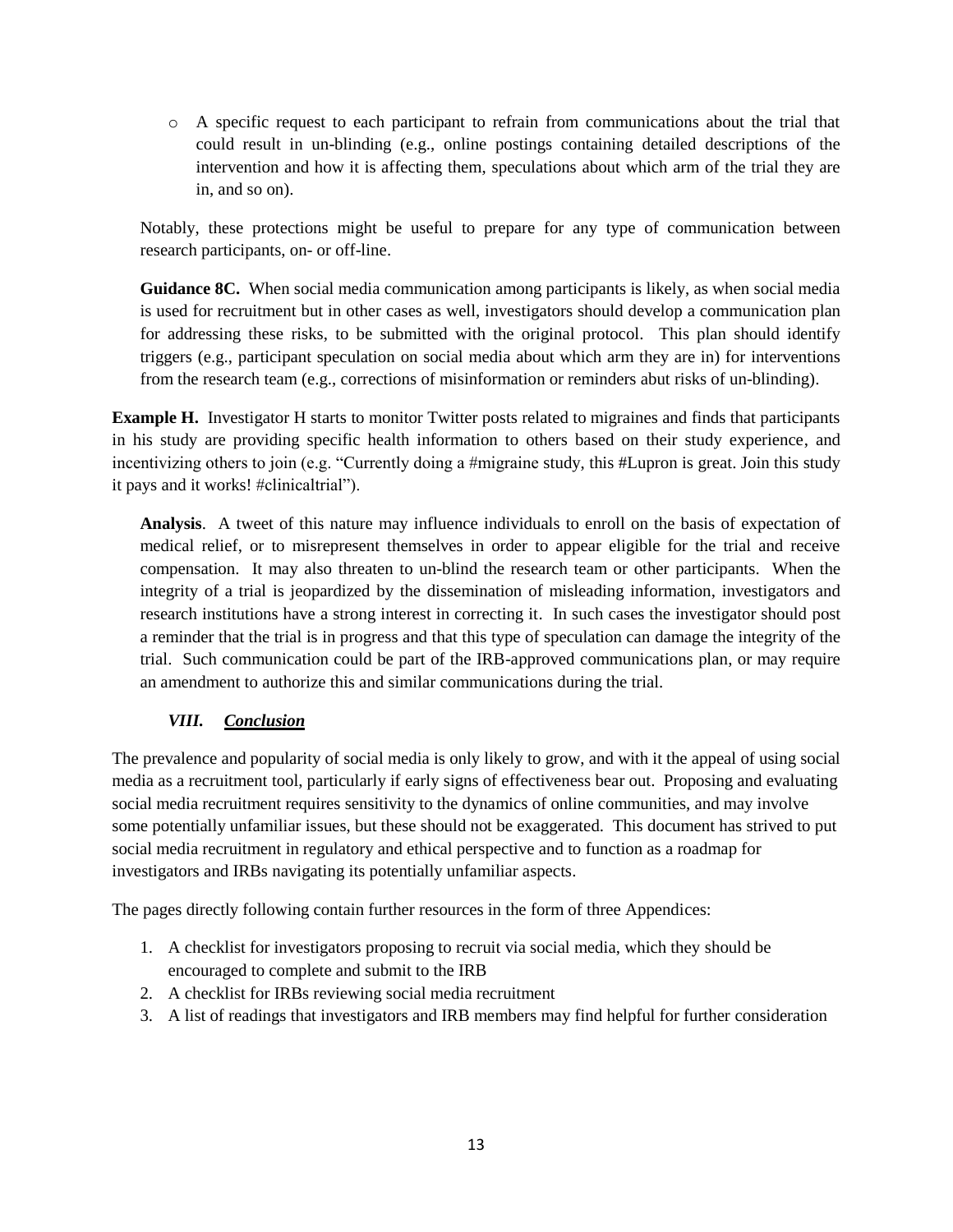#### <span id="page-13-0"></span>Appendix A: Investigator checklist for proposing social media recruitment

Investigators proposing to recruit via social media should take the following steps:

1. Provide the IRB with a statement describing the proposed social media recruitment techniques, including:

- A list of the sites to be used.
- A description of whether recruitment will be passive and/or active.
- If utilizing active recruitment, a description of how potential participants will be identified and approached, and their privacy maintained.
- 2. Ensure that the social media recruitment strategy complies with applicable federal and state laws.

3. Provide the IRB with a statement certifying compliance (or lack of noncompliance) with the policies and terms of use of relevant websites, OR if proposed techniques **conflict** with relevant website policies and Terms of Use:

- Seek an exception from the website to its terms of use; provide the IRB with written documentation of the exception, if granted.
- **•** Depending on IRB policy, in compelling circumstances make the case that the recruitment strategy should be allowed to proceed in the absence of an exception from the site.
- 4. Ensure that the proposed recruitment strategy respects all relevant ethical norms, including:
- **Proposed recruitment does not involve deception or fabrication of online identities.**
- Trials are accurately represented in recruitment overtures.
- Proposed recruitment does not involve members of research team 'lurking' or 'creeping' social media sites in ways members are unaware of.
- Recruitment will not involve advancements or contact that could embarrass or stigmatize potential participants.

5. If the research team intends to recruit using the online networks of current or potential study participants:

• Provide the IRB with a statement explaining this approach and describing plans either to obtain consent from participants before approaching members of their online networks, or to enlist enrolled participants to facilitate introduction between members of network and research team.

6. Consider whether a formal communication plan is needed for managing social media activities among enrolled participants, including:

- Steps to educate participants about the importance of blinding and how certain communications can jeopardize the scientific validity of a study (e.g., a section in the orientation or consent form)
- **Triggers** for intervention from the research team (e.g., misinformation or speculation among participants on social media that could lead to un-blinding)
- Interventions from the research team (e.g., corrections of misinformation or reminders about importance of blinding on social media)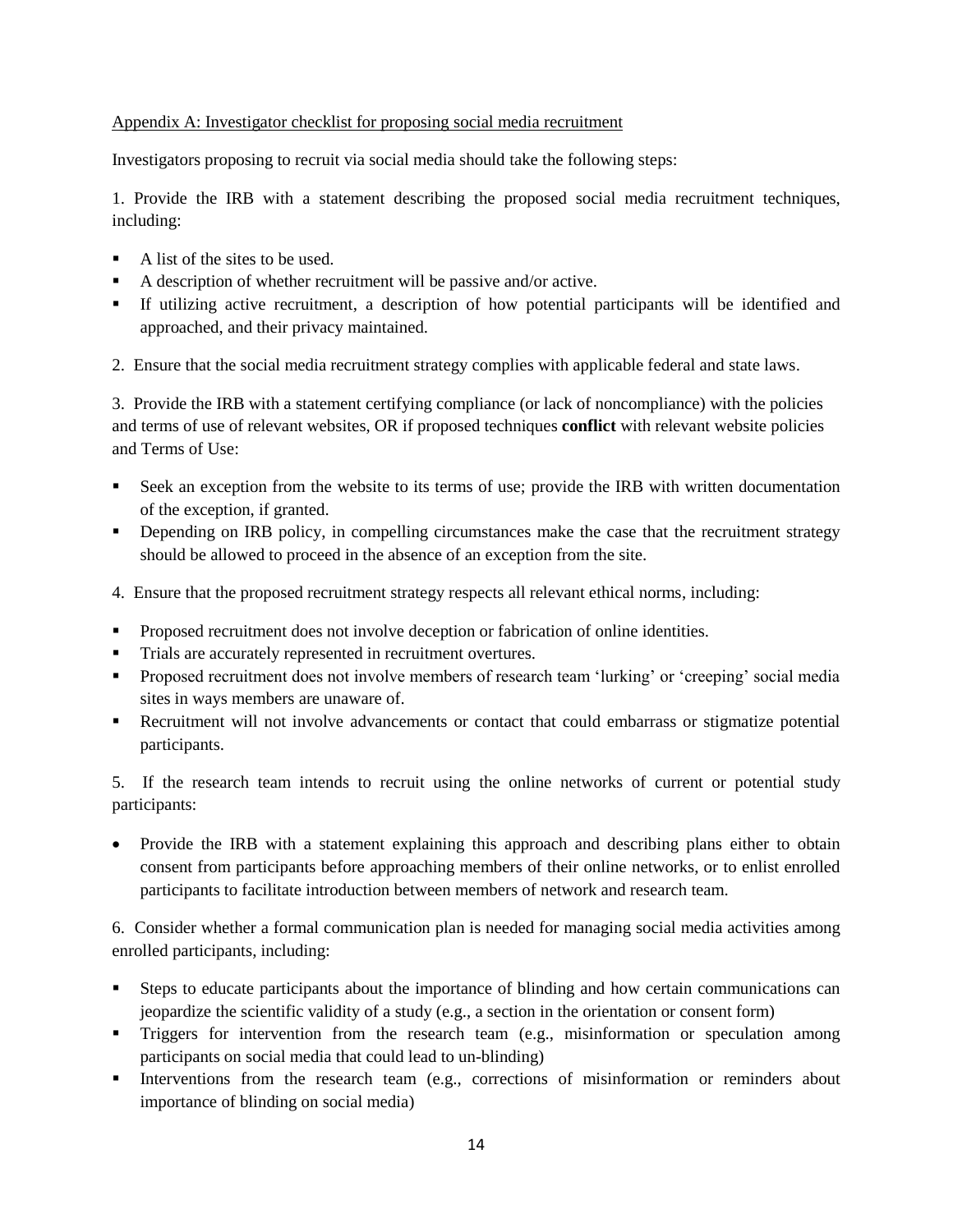#### <span id="page-14-0"></span>Appendix B: IRB checklist for evaluating social media recruitment proposals

IRBs evaluating protocols that propose to recruit via social media should take the following steps:

1. Seek to normalize social media recruitment to the extent possible, drawing analogies to traditional recruitment efforts.

2. Ensure that the proposed online recruitment strategy complies with all applicable federal and state laws.

3. Check that the investigator has certified compliance (or lack of noncompliance) between recruitment techniques and policies/terms of use of relevant websites.

- If a proposed technique conflicts with website policies and terms of use, request that the investigator seek a written exception from the site, OR
- Depending on IRB policy, request a written statement from the investigator explaining why the recruitment strategy warrants approval without an explicit exception, to be evaluated by the IRB with input from institutional legal counsel.

4. Ensure that proposed social media recruitment strategies respect all relevant ethical norms, including:

- Proposed recruitment does not involve deception or fabrication of online identities
- Trials are accurately represented in recruitment overtures
- Proposed recruitment does not involve members of research team 'lurking' or 'creeping' social media sites in ways members are unaware of
- Recruitment will not involve advancements or contact that could embarrass or stigmatize potential participants

5. Ensure that investigators will obtain consent from current participants before they approach members of their online network for recruitment via their network, or enlist enrolled participants to facilitate introduction between members of their network and the research team.

6. Ensure that a communication plan is in place for how the research team will handle online communication from enrolled participants that threatens the integrity of study.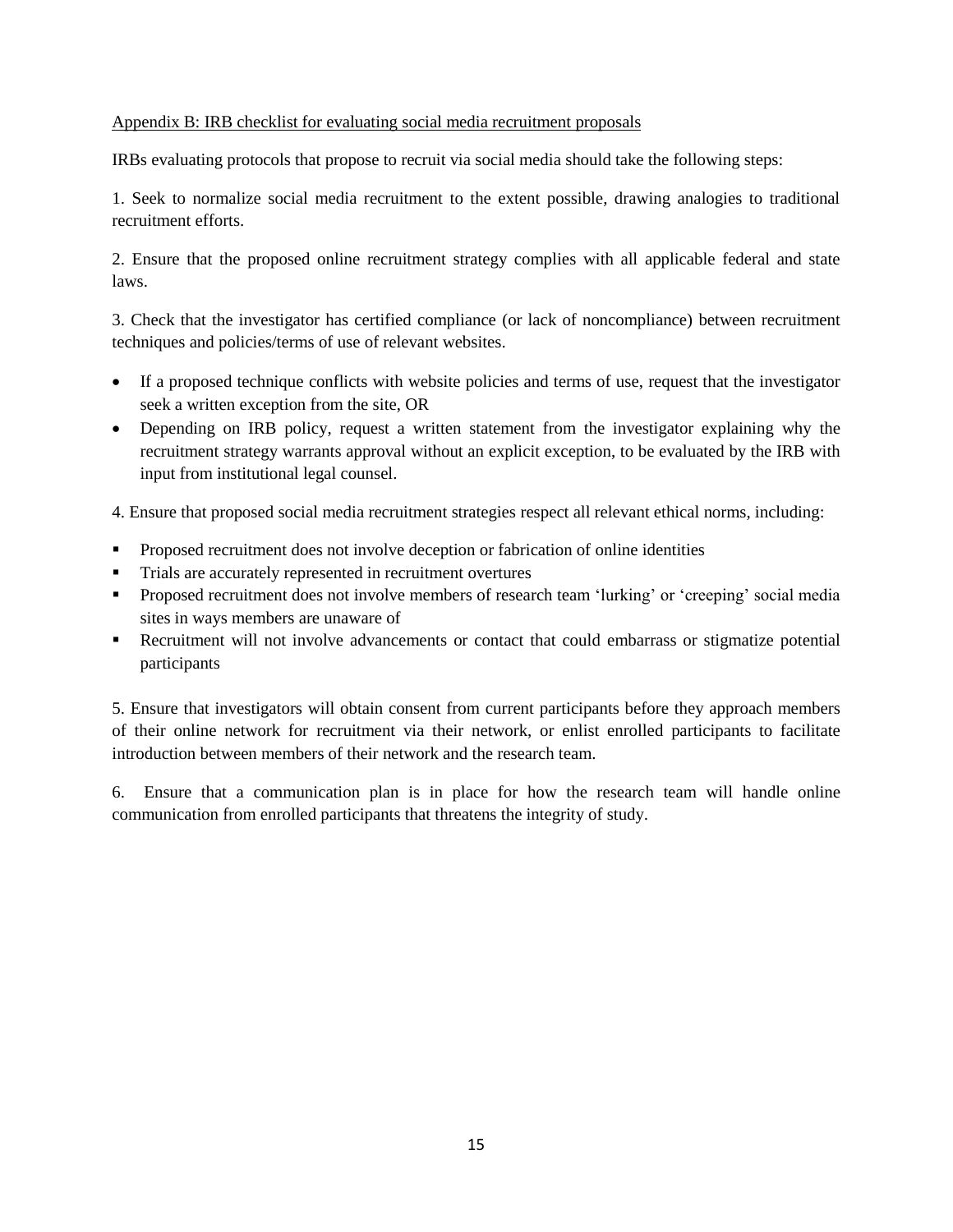#### <span id="page-15-0"></span>Appendix C: Bibliography and further reading

Akard, TF, Wray S., Gilmer MJ. "Facebook advertisements recruit parents of children with cancer for an online survey of web-based research preferences." *Cancer Nursing* 38/2 (2015): 155-61. [doi: 10.1097/NCC.0000000000000146]

Andrews C. "Social media recruitment: the opportunities and challenges social media provides in the realm of subject recruitment." *Applied Clinical Trials* 21 (2012). [Available here: [http://www.appliedclinicaltrialsonline.com/social-media-recruitment\]](http://www.appliedclinicaltrialsonline.com/social-media-recruitment)

Buchanan, E. "Social media, recruitment, and ethics: Challenges and strategies." Presentation for the Department of Energy and the University of Southern California Community IRB Members (2014). [\[http://oprs.usc.edu/files/2013/01/Social\\_Media\\_Research.pdf\]](http://oprs.usc.edu/files/2013/01/Social_Media_Research.pdf)

Dizon [GD,](http://www.ncbi.nlm.nih.gov/pubmed/?term=Graham%20D%5BAuthor%5D&cauthor=true&cauthor_uid=23277774) [Thompson MA,](http://www.ncbi.nlm.nih.gov/pubmed/?term=Thompson%20MA%5BAuthor%5D&cauthor=true&cauthor_uid=23277774) [Johnson](http://www.ncbi.nlm.nih.gov/pubmed/?term=Johnson%20LJ%5BAuthor%5D&cauthor=true&cauthor_uid=23277774) LJ, [Johnston C,](http://www.ncbi.nlm.nih.gov/pubmed/?term=Johnston%20C%5BAuthor%5D&cauthor=true&cauthor_uid=23277774) [Fisch MJ,](http://www.ncbi.nlm.nih.gov/pubmed/?term=Fisch%20MJ%5BAuthor%5D&cauthor=true&cauthor_uid=23277774) [Miller R.](http://www.ncbi.nlm.nih.gov/pubmed/?term=Miller%20R%5BAuthor%5D&cauthor=true&cauthor_uid=23277774) "Practical guidance: The use of social media in oncology practice." *Journal of Oncology Practice* 8 (2012): 114-124. [Available here: [http://www.ncbi.nlm.nih.gov/pmc/articles/PMC3439237/pdf/jope114.pdf\]](http://www.ncbi.nlm.nih.gov/pmc/articles/PMC3439237/pdf/jope114.pdf).

FDA Information Sheet, *Recruiting Study Subjects: Guidance for Institutional Review Boards and Clinical Investigators* [\[http://www.fda.gov/RegulatoryInformation/Guidances/ucm126428.htm\]](http://www.fda.gov/RegulatoryInformation/Guidances/ucm126428.htm).

Fenner Y, Garland SM, Moore EE, Jayasinghe Y, Fletcher A, Tabrizi SN, Wark JD. "Web-based recruiting for health research using a social networking site: an exploratory study." *Journal of Medical Internet Research* 14 (2012), e20. [\[http://www.ncbi.nlm.nih.gov/pmc/articles/PMC3374531/\]](http://www.ncbi.nlm.nih.gov/pmc/articles/PMC3374531/)

Frandsen M, Walters J, & Ferguson SG. "Exploring the viability of using online social media advertising as a recruitment method for smoking cessation clinical trials." *Nicotine and Tobacco Research,* 16/2 (2014): 247-251. [doi: 10.1093/ntr/ntt157]

Gearhart, C. "IRB Review of the Use of Social Media in Research." *Quorum Review Monitor* (2012): 39– 42. [\[http://www.quorumreview.com/blog/2012/12/04/social-media-research/\]](http://www.quorumreview.com/blog/2012/12/04/social-media-research/)

Glickman SW, Galhenage S, McNair L, Barber Z, Patel K, Schulman KA, and McHutchison JG (2012). "The potential influence of Internet-based social networking on the conduct of clinical research studies." *Journal of Empirical Research on Human Research Ethics* 7/1: 71-80.

Goadsby PJ. "Analysis of occipital nerve stimulation in studies of chronic migraine and broader implications of social media in clinical trials." *Cephalalgia* 33/3 (2013): 214-15. [doi:10.1177/0333102412468680].

Gorman JR, Roberts SC, Dominick SA, Malcarne VL, Dietz AC, and Su HI. "A diversified recruitment approach incorporating social media leads to research participation among young adult-aged female cancer survivors." *Journal of Adolescent and Young Adult Oncology* 3/2 (2014): 59-65.

Heffner JL, Wyszynski CM, Comstock B, Mercer LD, and Bricker J (2013). "Overcoming recruitment challenges of web-based interventions for tobacco use: the case of web-based acceptance and commitment therapy for smoking cessation." *Addictive Behavior* 38/10: 2473-2476.